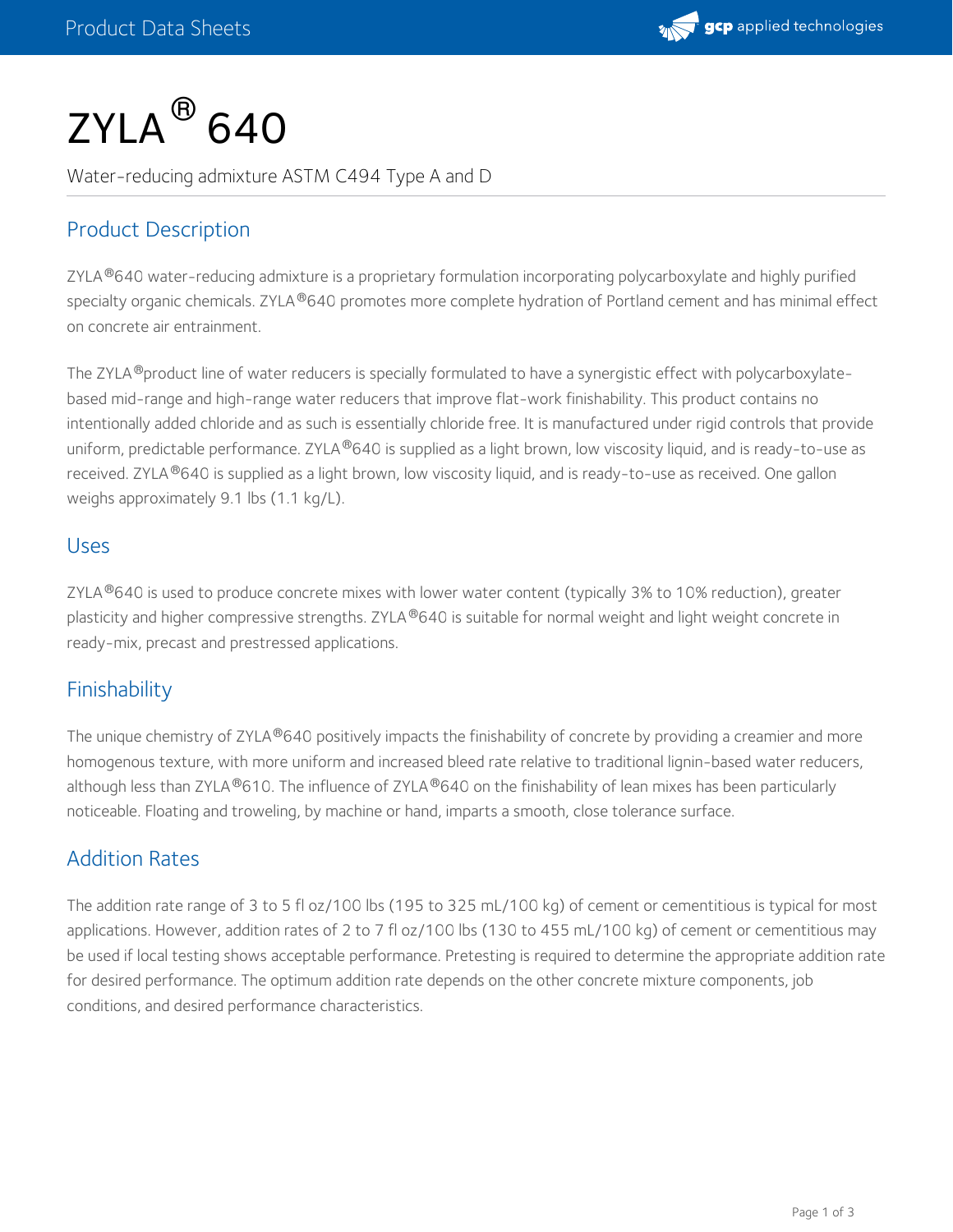

## Compatibility with Other Admixtures and Batch Sequencing

ZYLA $^{\circledR}$ 640 is compatible with most GCP admixtures as long as they are added separately to the concrete mix, usually through the water holding tank discharge line. However, ZYLA®640 is not recommended for use in concrete containing naphthalenebased admixtures including Daracem®19 and Daracem®100, and melamine-based admixtures including Daracem $^\circledR$ 65. In general, it is recommended that ZYLA $^\circledR$ 640 be added to the concrete mix near the end of the batch sequence for optimum performance. Different sequencing may be used if local testing shows better performance. Please see GCP Technical Bulletin TB-0110, Admixture Dispenser Discharge Line Location and Sequencing for Concrete Batching Operations for further recommendations.

Pretesting of the concrete mix should be performed before use, as conditions and materials change in order to assure compatibility, and to optimize dosage rates, addition times in the batch sequencing and concrete performance. For concrete that requires air entrainment, the use of an ASTM C260 air-entraining agent (such as Daravair $^{\circledR}$ or Darex $^{\circledR}$ product lines) is recommended to provide suitable air void parameters for freeze-thaw resistance. Please consult your GCP Applied Technologies representative for guidance.

### Product Advantages

- No impact on concrete air content
- **Better control of water reduction and setting times as compared to traditional lignin-based water reducers**
- Synergistic performance of polycarboxylate-based mid-range and high-range water reducers, which includes water reduction and concrete strength and air control
- In the hardened state, improves the compressive and flexural strengths at all ages of concrete versus traditional lignin-based water reducers

## Packaging & Handling

ZYLA $^\circledR$ 640 is available in bulk, delivered by metered tank trucks, in totes, and in drums.

ZYLA  $^{\circ}$ 640 will freeze at about 28°F (-2°C), but will be completely uniform after thawing and thorough agitation.

### Dispensing Equipment

A complete line of accurate, automatic dispensing equipment is available. ZYLA®640 may be introduced to the mix through the water holding tank discharge line. The ZYLA product line is formulated to be free of sediment.

### Specifications

Concrete shall be designed in accordance with Standard Recommended Practice for Selecting Proportions for Concrete, ACI 211.

The water-reducing admixture shall be ZYLA®640, as manufactured by GCP Applied Technologies, or equal. The admixture shall not contain calcium chloride as a functional ingredient. ZYLA  $^{\circledR}$ 640 will not promote corrosion of reinforcing steel embedded in concrete. It shall be used in strict accordance with the manufacturers' recommendations. The admixture shall comply with ASTM Designation C494, Type A and D water-reducing admixtures. Certification of compliance shall be made available on request.